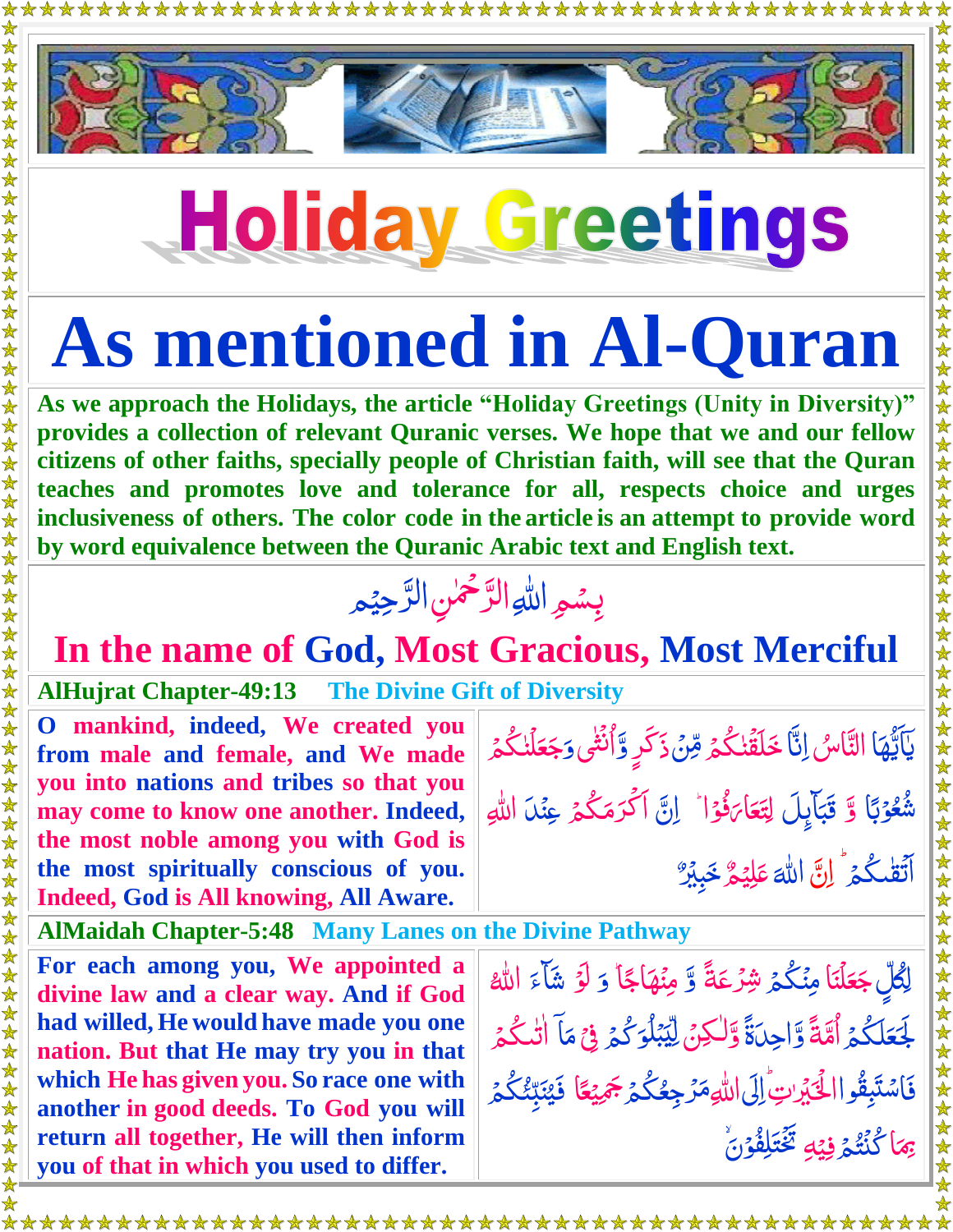|                                                    | <b>AlMaidah Chapter-5:82-84 Humility makes Room for Love</b>                         |                                                                                       |  |
|----------------------------------------------------|--------------------------------------------------------------------------------------|---------------------------------------------------------------------------------------|--|
| $\mathbf{\lambda}$<br>$\bigstar$<br>$\bigstar$     | And you will certainly find the nearest<br>of them in affection to those who         | وَ لَتَجِدَنَّ أَقْرَبَهُمُ مَّوَدَّةً لِّلَّذِينَ اٰمَنُواالَّذِينَ قَالُوًّا إِنَّا |  |
| $\bigstar$<br>$\bigstar$<br>$\bigstar$             | believe, those who say: "We<br>are<br>Christians." That is because among             | نَصْرٰىَ زٰلِكَ بِأَنَّ مِنْهُمْ قِسِّيْسِيْنَ5 رُهَبَانًا وَّ أَنَّهُمْ              |  |
| $\bigstar$<br>$\bigstar$<br>$\bigstar$             | them are priests and monks, and<br>because they are not arrogant.                    | <b>لايَسْتَكَبِرُوْنَ</b>                                                             |  |
| $\bigstar$<br>$\bigstar$<br>$\bigstar$             | And when they hear what has been sent<br>down to the messenger, you see their        | وَ إِذَا سَمِعُوْا مَآ أَنُزِلَ إِلَى الرَّسُوۡلِ ۚ تَزَى اَعۡيُنَهُمۡ                |  |
| $\bigstar$                                         | eyes overflowing with tears because of<br>what they have recognized of the truth.    | تَفِيۡضُ مِنَ اللَّمۡعِ مِمَّا عَرَفُوۡا مِنَ الۡحَقِّ ۚ يَقُوۡلُوۡنَ مَتَّبَنَآ      |  |
| 女女女女女                                              | They say: Our God, we believe, so write<br>us among the witnesses.                   | <b>ِ اٰ مَتَّا فَاٰ كَتُبْنَا مَعَ الشَّهْدِي</b> قِينَ                               |  |
| 法女<br>$\bigstar$<br>$\bigstar$                     | And why should we not believe in God<br>and that which has come to us of the         | وَمَا لَنَا لَا نُؤْمِنُ بِاللَّهِ وَمَا جَأَءَنَا مِنَ الْحَقّْ وَنَظْمَعُ           |  |
| $\bigstar$<br>$\bigstar$<br>$\bigstar$             | truth. And we desire that our God will<br>admit us along with the righteous people.  | أَنَّ يُّكَ خِلَنَا يَهُّبَا مَعَ الْقَوْمِ الصَّلِحِيْنَ                             |  |
| 法女                                                 | <b>AalImran Chapter-3:199</b> God is the Judge of Faith                              |                                                                                       |  |
| $\color{red} \bigstar$<br>$\bigstar$<br>$\bigstar$ | And indeed, among the People of the<br>Scripture there are those who believe         | وَإِنَّ مِنْ أَهْلِ الْكِتْبِ لَهَنْ يُّؤْمِنُ بِاللَّهِ وَ مَآ أُنُزِلَ              |  |
| $\bigstar$<br>$\bigstar$                           | in God and that which is revealed to                                                 | اِلِيَكُمْ وَ مَآ أُنُزِلَ اِلِيَهِمْ خُشِعِينَ لِللهِ ۚ لَا يَشۡنَرُوۡنَ             |  |
|                                                    | you, and that which was revealed to<br>them, humbling themselves<br><b>before</b>    |                                                                                       |  |
|                                                    | God. They do not trade the verses of                                                 | بِأَيْتِ اللَّهِ ثَمَنًا قَلِيۡلَآ ۗ أُولَٰٓبِكَ هُمۡ آَجُرُهُمۡ عِنۡلَىٰٓ لِهِمۡ     |  |
|                                                    | God for a little price. Those, for them                                              |                                                                                       |  |
|                                                    | their reward is with their God. Indeed,                                              | <br>   اِنَّ اللَّٰهَسَرِيۡعُ الۡحِسَابِ                                              |  |
|                                                    | God is swift in taking account.                                                      |                                                                                       |  |
|                                                    | <b>AalImran Chapter-3:64</b><br><b>There is but One God</b>                          |                                                                                       |  |
|                                                    | Say: "O People of the Scripture, come<br>to a word equitable between us and you      | قُلْ يَآهَلَ الْكِتْبِ تَعَالَوْا إِلَى كَلِمَةٍ سَوَاءٍ بَيْنَنَا وَ                 |  |
|                                                    | that we shall not worship except God,                                                | بَيْنَكُمُ اَلَّانَعُبْنَ اِلَّا اللَّهَ وَلَا نُشُرِكَ بِهِ شَيْئًا                  |  |
|                                                    | shall we associate with Him<br>nor                                                   |                                                                                       |  |
|                                                    | anything, nor shall one of us take others<br>for deities other than God." So if they | وَّلَا يَتَّخِذَ بَعُضُنَا بَعُضًا اَيْهَابًا مِّنْ دُوْنِ اللهِ ۚ فَإِنْ             |  |
|                                                    | turn away, then say: "Bear witness that                                              |                                                                                       |  |
|                                                    | we are those who have submitted."                                                    | تَوَلَّوۡافَقُوۡلُوا اشَّهَلُوۡا بِاَنَّا مُسۡلِمُوۡنَ                                |  |
| 女女女女女女女女女女女女女女女女女女女女女女女女女                          | <b>AlBaqarah Chapter-2:136 We are all God's Chosen</b>                               |                                                                                       |  |
|                                                    | Say: "We believe in God and that which                                               | قُوْلُوًٓا اٰمَتًا بِاللَّهِ وَمَآ أُنۡزِلَ اِلۡيَنَا وَمَآ أُنۡزِلَ اِلَى            |  |
| $\bigstar$                                         | has been sent down to us, and that which                                             |                                                                                       |  |
|                                                    |                                                                                      |                                                                                       |  |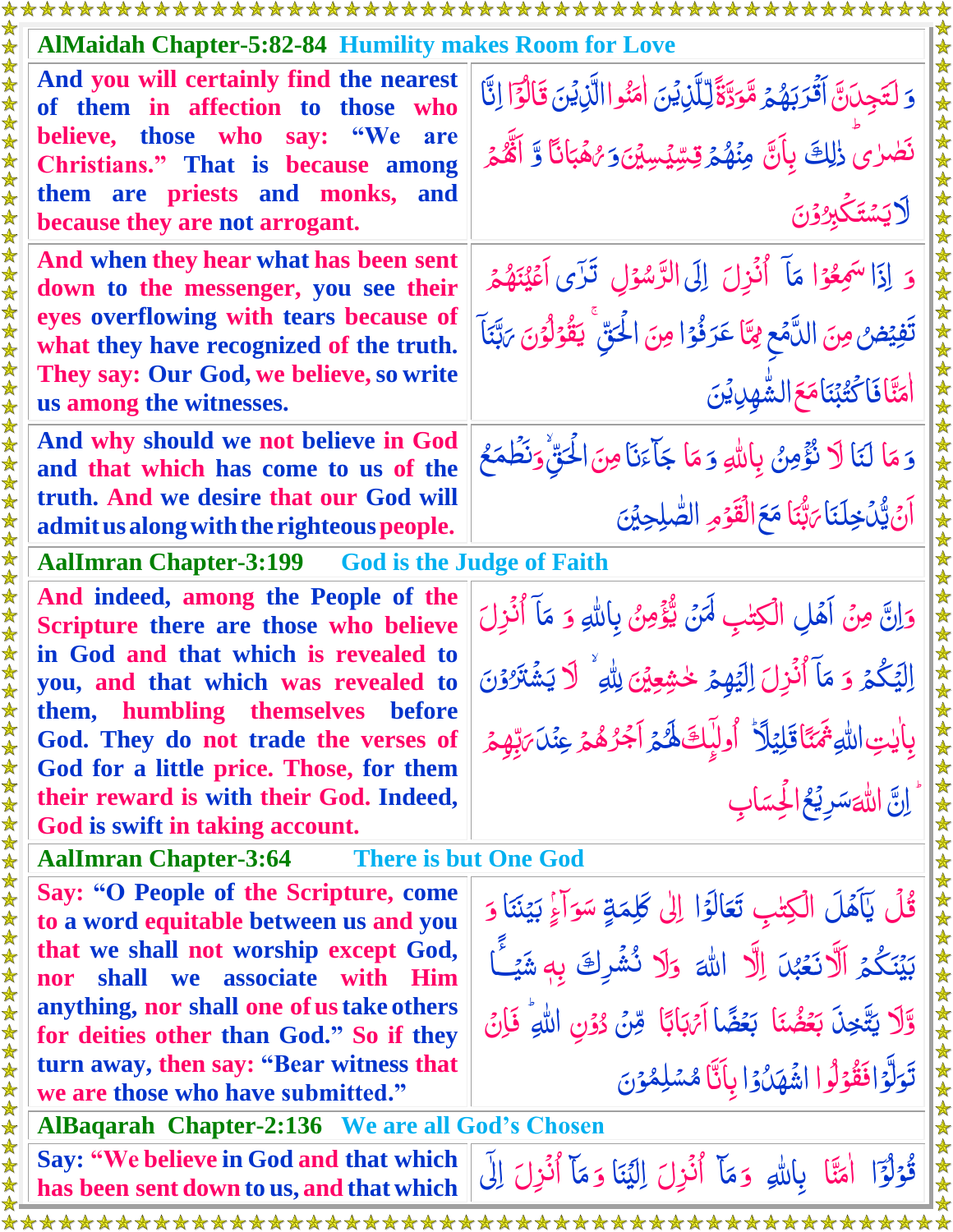|  | was sent down to Abraham, and Ishmael,<br>and Isaac, and Jacob, and the tribes,    | إبْرٰهِمَ وَ إِسْمَعِيْلَ وَإِسْحٰقَ وَيَعْقُوْبَ وَالْأَسْبَاطِ وَمَا             |  |  |
|--|------------------------------------------------------------------------------------|------------------------------------------------------------------------------------|--|--|
|  | and that which was given to Moses and<br>Jesus, and that which was given to the    | أُوۡنَ مُوۡسَىٰ وَعِيۡسٰى وَمَآ أُوۡنَىَ النَّبِيُّوۡنَ مِنۡ تَّابِّهِمۡ           |  |  |
|  | prophets from their God. We make no                                                | لَا نُفَرِّئُ بَيْنَ أَحَلٍ مِّنْهُمْ ۚ وَ نَحْنُ لَهُمْسَلِمُوۡنَ                 |  |  |
|  | distinction between any one of them,<br>and to Him we have submitted."             |                                                                                    |  |  |
|  | <b>AlAnaam Chapter-6:83-87 The Primordial Straight Path</b>                        |                                                                                    |  |  |
|  | And that was Our proof which We gave                                               |                                                                                    |  |  |
|  | to Abraham against his people. We                                                  | وَتِلۡكَ حُجَّتُنَاۤ اٰتَيۡنٰهَاۤ اِبۡلِهِیۡمَ عَلٰیۡ قَوۡمِهٖ ؕ نَزَفَعُ دَیۡجٰتٍ |  |  |
|  | raise by degrees whom We will. Indeed,                                             | هَّنَ تَشَاءُ ۚ إِنَّ بَبَّكَ حَكِيْمٌ عَلِيْمٌ                                    |  |  |
|  | your God is All Wise, All Knowing.                                                 |                                                                                    |  |  |
|  | And We bestowed upon him Isaac and<br>Jacob, all of them We guided. And            | وَ وَهَبْنَا لَةَ إِسْحٰقَ وَيَعْقُوْبَ كُلاَّ هَيَ بَنَا ۚ وَ نُوۡجًا هَيَ بَنَا  |  |  |
|  | Noah did We guide before, and among<br>his progeny, David and Solomon and          | مِنْ قَبْلُ وَ مِنْ ۚ دُرِّيَّتِهِ ۚ دَاؤدَ ۚ وَ سُلَيۡمٰنَ وَ اَيُّوۡبَ           |  |  |
|  | <b>Job and Joseph and Moses and Aaron.</b><br>And thus do We reward doers of good. | وَيُوْسُفَ وَهُوْسٰى وَهٰرُوْنَ وَكَذٰلِكَ نَجُزِى الْهُحُسِنِيْنَ                 |  |  |
|  | And Zachariah and John and Jesus<br>and Elias. all of them were of the             | وَ زَكَرِيًّا وَ يَحْيَىٰ وَ عِيْسٰى وَ اِلْيَاسَٰ ݣُلْ مِّنَ                      |  |  |
|  | righteous.                                                                         |                                                                                    |  |  |
|  | And Ishmael and Elisha and Jonah and                                               | وَاِسْمَعِيْلَ وَالْيَسَعَ وَيُوْنُسَ وَلْوُطًا وَكُلاً فَضَّلْنَا عَلَى           |  |  |
|  | Lot. And all of them We chose above                                                |                                                                                    |  |  |
|  | the nations.                                                                       |                                                                                    |  |  |
|  | And among their fathers, and their                                                 | وَدُّبَّايُّتِهُمَّ وَاِخْوَاهُمْ وَاجْتَبَيْنَهُمْ<br>ايهئ                        |  |  |
|  | offspring, and their brethren. And We<br>chose them, and We guided them to a       |                                                                                    |  |  |
|  | straight path.                                                                     | وَهَلَيۡنَٰهُمۡۚ إِلَىٰ صِرٰطٍ مُّسۡتَقِيۡمِ                                       |  |  |
|  | <b>AnNisa Chapter-4:136</b><br><b>Message of Faith</b>                             |                                                                                    |  |  |
|  | O those who believe, believe in God, and                                           |                                                                                    |  |  |
|  | <b>His messenger and the Scripture which</b>                                       | يَآَيُّهَا الَّذِيْنَ اٰمَنُوٓٓا اٰمِنُوۡا بِاللَّهِ وَيَسْوَلِهٖ وَ الۡكِتٰبِ     |  |  |
|  | He has sent down upon His messenger,                                               | الَّذِيْ نَزَّلَ عَلَى يَسْوَلِهِ وَ الْكِتْبِ الَّذِيِّ آَنُزَلَ مِنْ             |  |  |
|  | and the Scripture which He sent down                                               |                                                                                    |  |  |
|  | before. And whoever disbelieves in God,<br>and His Angels, and His Scriptures, and | قَبَلُ ۚ وَمَنۡ يَّكۡفُرۡ بِاللَّهِوَمَلَّىكَتِهٖوَكُنُّبِهٖوَ $\ell$ مُّلِهٖوَ    |  |  |
|  | Messengers, and the Day of<br><b>His</b>                                           |                                                                                    |  |  |
|  | Judgment, then indeed he has gone far                                              | الْيَوْمِ الْأَخِرِ فَقَلْ ضَلَّ ضَلاَ أَبِعِيْدًا                                 |  |  |
|  | strayed.                                                                           |                                                                                    |  |  |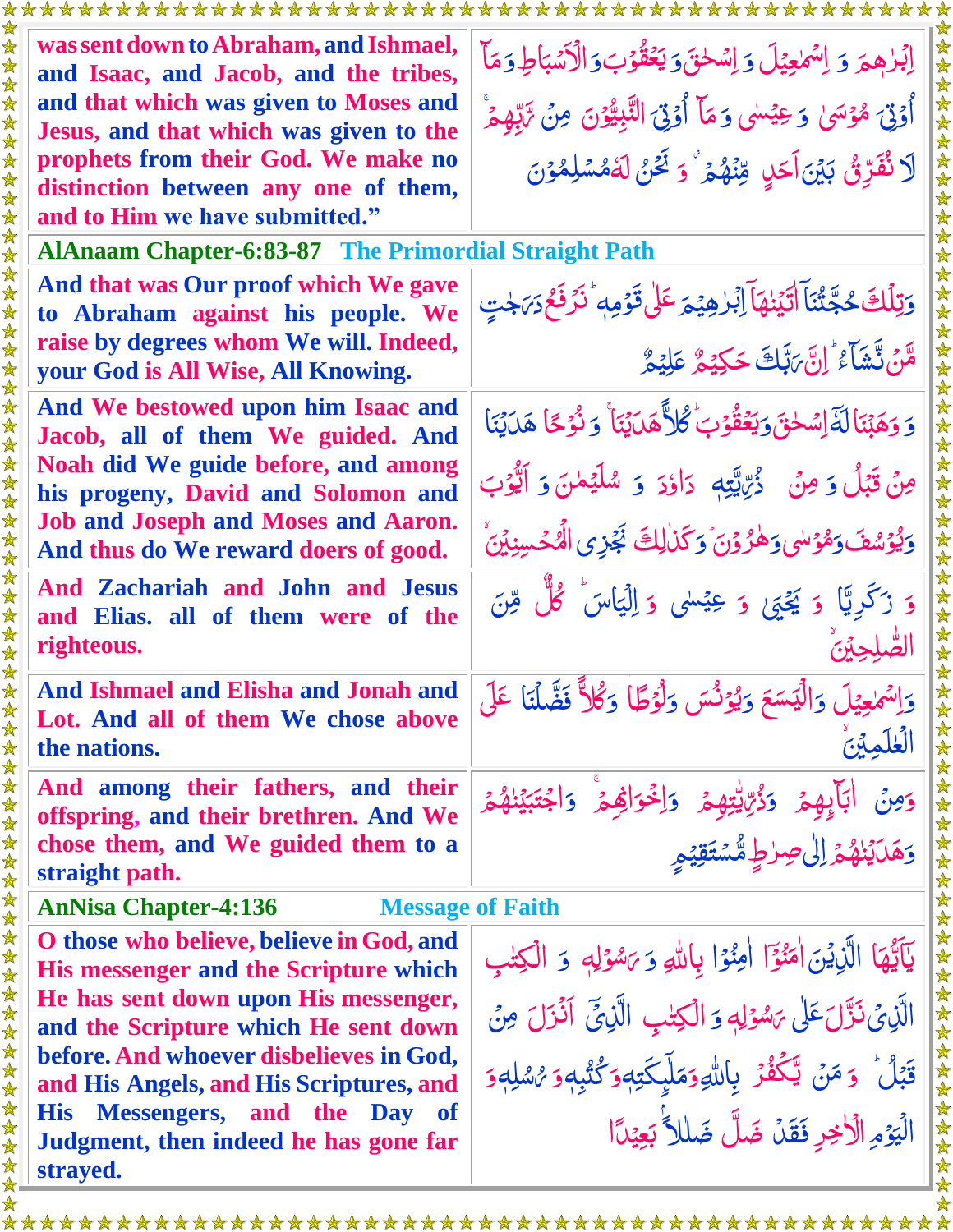| <b>AlAnkaboot Chapter-29:46 Show Respect in Mutual Discussion</b>                                        |                                                                                        |  |
|----------------------------------------------------------------------------------------------------------|----------------------------------------------------------------------------------------|--|
| And do not argue with the People of<br>the Scripture except it be in a way that                          | وَلَا يُجَادِلُوَٓا آهَلَ الْكِتْبِ اِلَّا بِالَّتِيْ هِيَ آَحْسَنُ َّالَّا            |  |
| is better, except with those who do<br>wrong among them. And say: "We                                    | الَّذِيْنَ ظَلَمْوْا مِنْهُمْ وَ قُوْلُوًّا ۖ اٰمَنَّا بِالَّذِيِّ أُنْزِلَ اِلَّيْنَا |  |
| believe in that which has been revealed<br>to us and revealed to you. And our God                        | وَ أُنُزِلَ اِلْيَكُمْ وَ اِلْهُنَا وَاِلْهُكُمْ وَاحِلٌ وَّ نَحْنُ لَهُ               |  |
| and your God is One, and we are to<br>Him those who surrender."                                          | م<br>مشلِمُوْنَ                                                                        |  |
| <b>AalImran Chapter-3:42,43,45 Holy Mary-Foremost amongst Women</b>                                      |                                                                                        |  |
| And when the angels said: "O Mary,<br>indeed, God has chosen you and has                                 | وَاذَقَالَتِ الْمَلَيِكَةُ يُمَرَّيَهُ إِنَّ اللَّهَ اصْطَفْلَتِ وَطَهَّرَكِ           |  |
| purified you, and has chosen you above<br>the women of the worlds."                                      | وَ اصْطَفْلِكِ عَلَىٰ نِسَاءِ الْعٰلَمِيْنَ                                            |  |
| "O Mary, be obedient to your God, and<br>prostrate, and bow down with those<br>who bow down in worship." | يَمْزَيَجُ اقْنُبْيِّ لِرَبَّكِوَ اسْجُلِيَّ وَاتْرَكَعِيْ مَعَ الرَّكِعِيْنَ          |  |
| When the angels said: "O Mary, indeed,<br>God gives you good tidings of a word                           | اِزْقَالَتِ الْمَلَبِكَةُ يُمَرِّيَهُ إِنَّ اللَّهَ يُبَشِّرُكِ بِكَلِمَةٍ مِّنَةٌ     |  |
| from Him, whose name will be the<br><b>Messiah, Jesus, son of Mary, honored</b>                          | اسْهُهُ الْمَسِيۡحُ عِيۡسَى ۚ ابۡنُ مَرۡيَمَ وَجِيۡهَاۚ فِيۡ اللُّٰنَيَاۚ وَ           |  |
| in this world and the Hereafter, and of                                                                  | الأخِرَةِ وَمِنَ الْمُقَرَّبِينَ                                                       |  |
| those brought near."<br>AalImran Chapter-3:46-60 Jesus, the Prophet who Spoke from his Cradle            |                                                                                        |  |
| "And he will speak to mankind in the                                                                     |                                                                                        |  |
| cradle and in maturity, and will be of<br>the righteous."                                                | وَ يُكَلِّمُ النَّاسَ فِي الْهَهْدِ وَكَهْلاً وَّمِنَ الصُّلِحِيْنَ                    |  |
| She said: "My God, how can I have a<br>child when no man has touched me."                                | قَالَتْ يَابٌ اَنَّى يَكُوْنُ ۚ لِيَ وَلَلَّ وَّ لَمَرَ ۚ يَمۡسَسۡنِيَّ                |  |
| He (the angel) said: "Thus (shall it be),<br>God creates what He wills." When He                         | بَشَرٌ ۚ قَالَ كَذٰلِكِ اللَّهُ يَخۡلُقُ مَا يَشَآءُ ۚ إِذَا قَضَى آمَرًا              |  |
| decrees a matter, then He only says to<br>it: "Be", and it is.                                           | فَإِنَّهَا يَقُوۡلُ لَهُ كُنۡ فَيَكُوۡنُ                                               |  |
| "And He will teach him the Scripture"<br>and wisdom, and the Torah, and the<br>Gospel."                  | وَيُعَلِّمُهُالْكِتْبَ وَالْجِكْمَةَوَالتَّوْلِدَةَ وَ الْإِنْجِيْلَ                   |  |
| And a messenger to the Children of<br>Israel, (saying): "That I have indeed                              | وَىَسْوَلاً إِلَىٰ بَيْرَ إِسْرَءِيْلَ ۚ إِنِّي قَلْ جِئْتُكُمْ ۚ بِاٰيَةٍ ۚ مِّنْ     |  |